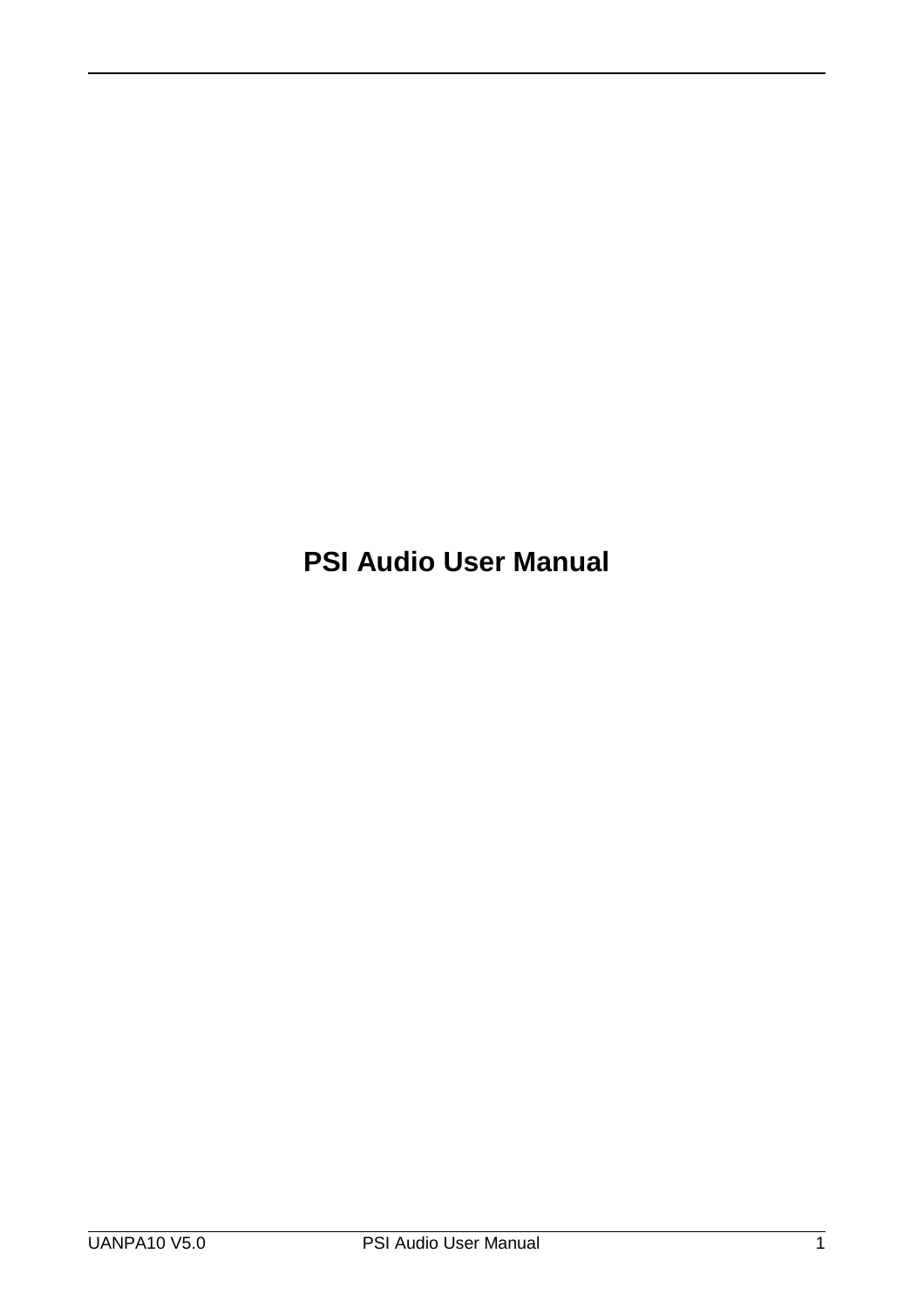# **TABLE OF CONTENTS**

| $\mathbf{1}$            |            |  |  |
|-------------------------|------------|--|--|
| $\overline{2}$          |            |  |  |
|                         | 2.1<br>2.2 |  |  |
| $\mathbf{3}$            |            |  |  |
|                         |            |  |  |
|                         | 3.1<br>3.2 |  |  |
|                         | 3.3        |  |  |
| $\overline{\mathbf{4}}$ |            |  |  |
| 5                       |            |  |  |
|                         | 5.1        |  |  |
|                         | 5.2        |  |  |
|                         | 5.3        |  |  |
|                         | 5.4        |  |  |
|                         | 5.5        |  |  |
|                         | 5.6        |  |  |
|                         | 5.7        |  |  |
| 6                       |            |  |  |
|                         | 6.1        |  |  |
|                         | 6.2        |  |  |
|                         | 6.3        |  |  |
|                         | 6.4        |  |  |
|                         | 6.5        |  |  |
|                         | 6.6<br>6.7 |  |  |
|                         |            |  |  |
| $\overline{7}$          |            |  |  |
|                         | 7.1        |  |  |
|                         | 7.2        |  |  |
|                         | 7.3        |  |  |
| 8                       |            |  |  |
| $\boldsymbol{9}$        |            |  |  |
|                         |            |  |  |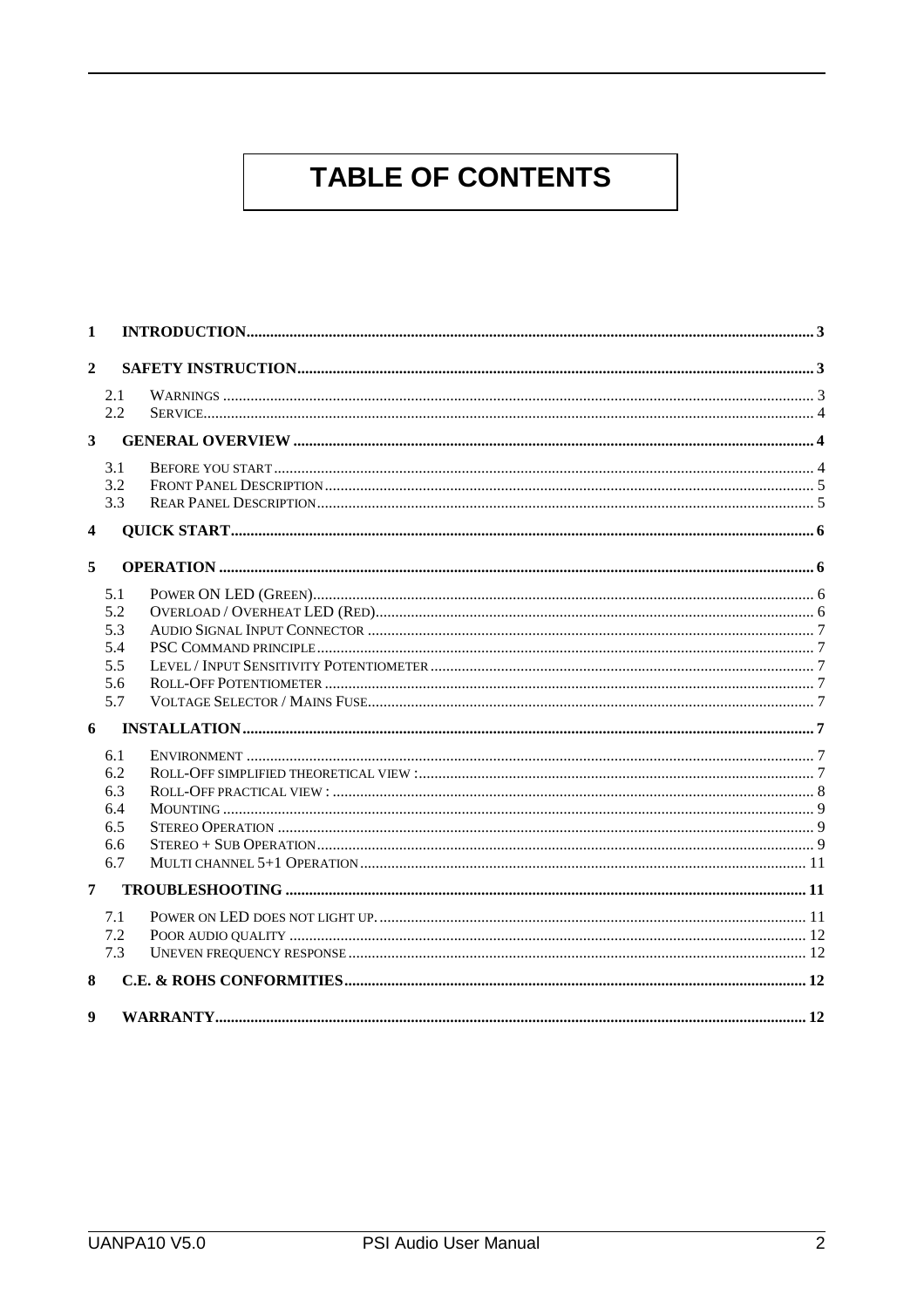# **1 Introduction**

 $\overline{a}$ 

Thank you very much, and congratulations on your decision to purchase a professional monitoring system from PSI Audio.

Carefully following the instructions in this manual will ensure that your loudspeaker system will give you many years of reliable and trouble free operation.

For the latest information, help or advice, please contact your local PSI Audio representative or PSI Audio directly.

> **Relec S.A. Rue des Petits Champs 11 a+b CH-1400 YVERDON (Switzerland) Tel : +41 (0)24 426 0420 Tel : +41 (0)24 426 0451 E info@psiaudio.com W www.psiaudio.com**

# **2 Safety Instruction**



This symbol alerts the user to the presence of electrical power within the product that may be of sufficient magnitude to constitute a risk of electric shock.



This symbol alerts the user to important operating and maintenance (servicing) instructions or warnings.

## **2.1 Warnings**

- Please read and follow the instructions carefully prior to operation of the loudspeaker.
- Loudspeakers positioned above floor level represent a fall hazard. Please make sure your loudspeakers are always securely positioned or mounted in a stable position and can't fall. In particular make sure no child can make them fall.
- Please do not open the loudspeaker risk of electric shock.
- Make sure not to expose the loudspeaker to any form of liquids. For cleaning purposes use only a dry cloth. In order to prevent spills, do not place any containers containing liquid on the loudspeaker. Do not use the speaker close to water as this may create a shock hazard.
- Only use three wire mains cables and connectors with earthing (grounding) according to your country standard.
- Check your AC voltage and make sure that the voltage setting and fuse on the rear of the chassis are set correctly.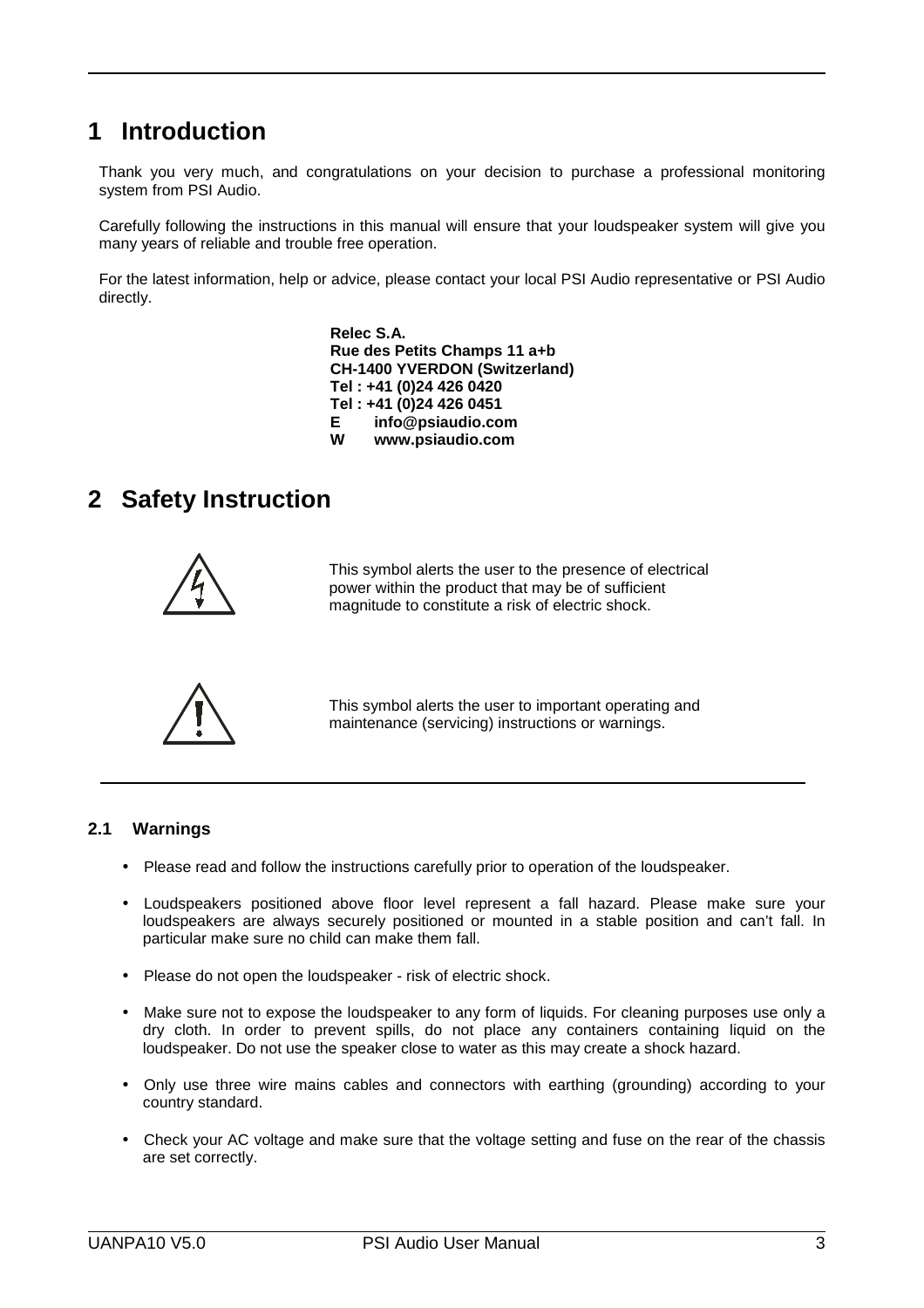- Do not operate the speaker in a confined environment (i.e. in a flight case) The rear panel of the speaker should be open and permit appropriate circulation and ventilation of air for cooling purposes. Make sure all ventilation openings are free of any obstacles.
- Do not operate or install this speaker near any kind of heat source.
- Only operate this speaker with accessories specified by PSI Audio.
- For maximum operating safety, the loudspeaker should be used with a three-wire AC power system. Two-wire operation may cause a potential hazard.

### **2.2 Service**

 $\overline{a}$ 



The loudspeaker contains no user-serviceable parts. Service must be performed by qualified personnel. The primary fuse must be replaced by exactly the same type and rating. The unit must not be opened by the user – risk of a severe electric shock.

Servicing is required when :

- the speaker has been damaged in some way, such as when the power-supply cord or plug is damaged,
- the loudspeaker has suffered from exposure to rain or moisture,
- liquid has been spilled into the loudspeaker,
- objects have been dropped into the loudspeaker,
- the loudspeaker does not work correctly.

Spare part supply :

• For ordering, please contact your authorized dealer, mentioning your loudspeaker model and serial number (see point 3.3.).

# **3 General Overview**

#### **3.1 Before you start**

Special care has been taken in the packaging of your PSI Audio equipment. Before you start to install it, please check that the following parts are included :

- Loudspeaker
- Individual frequency response diagram
- Data sheet
- PSI AUDIO User Manual (this manual)
- Additional stickers according to model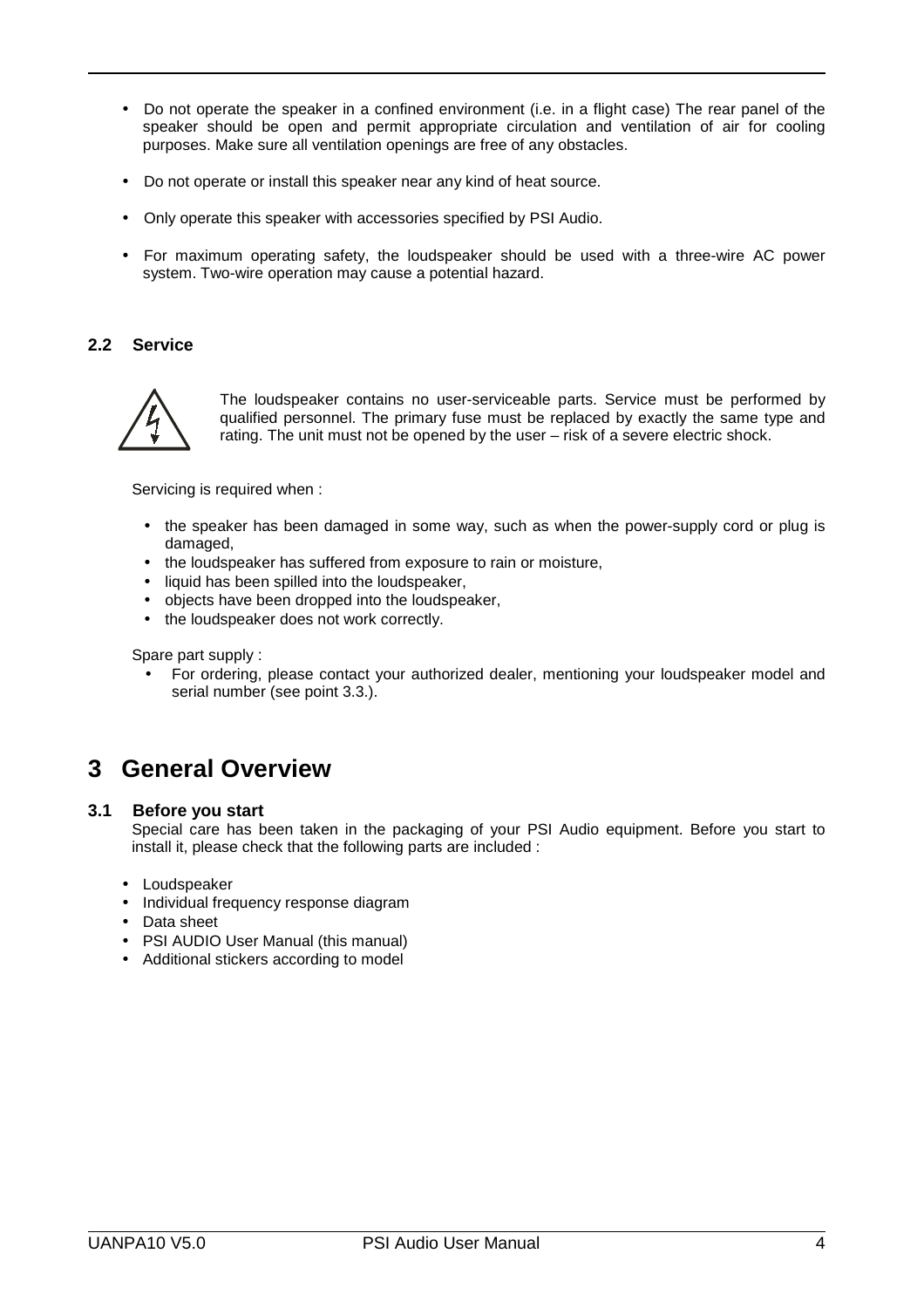# **3.2 Front Panel Description**

 $\overline{a}$ 

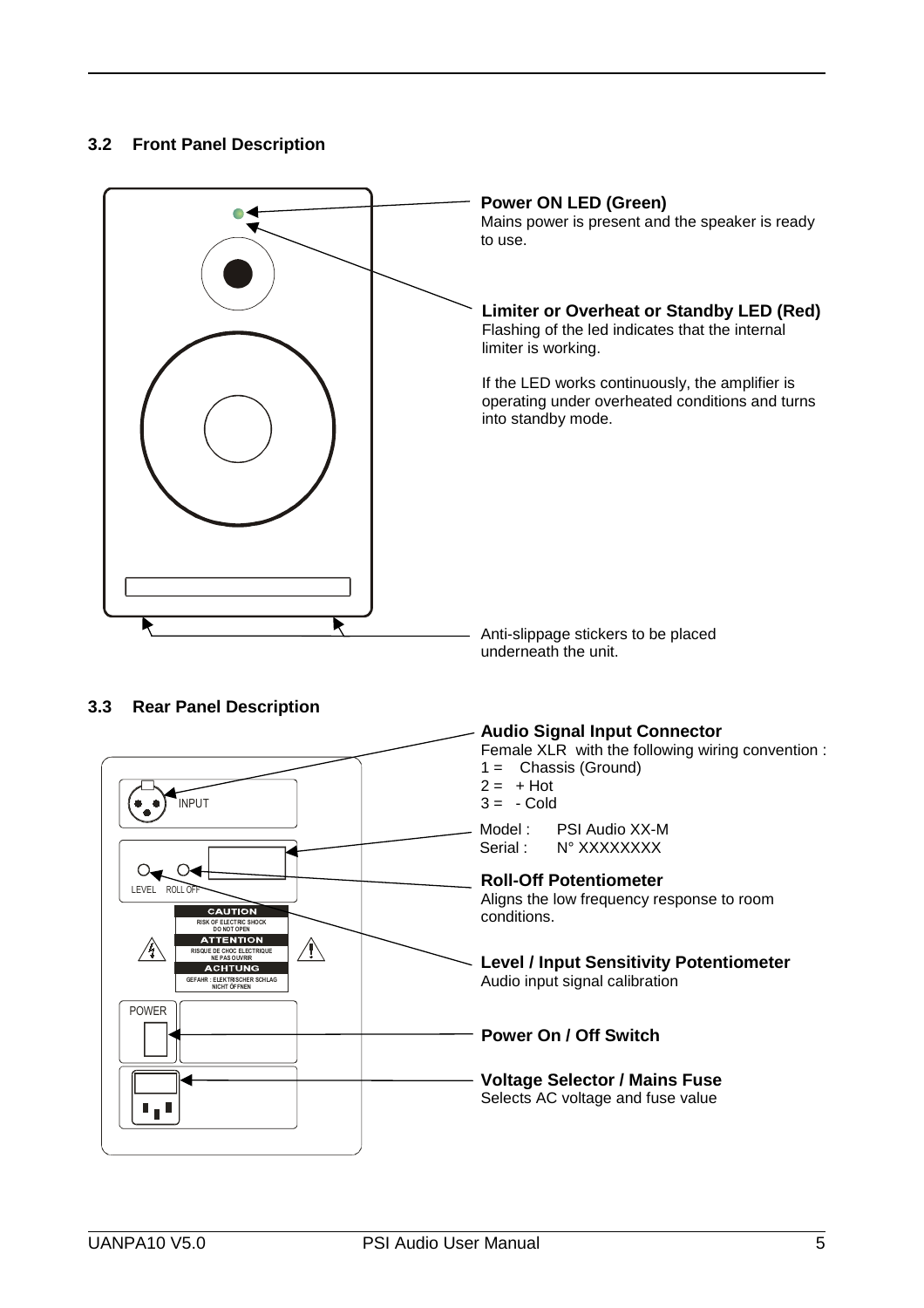# **4 Quick Start**

 $\overline{a}$ 

We recommend that you spend some time setting up your monitoring speaker system.

Setting up naturally takes a certain amount of time. However, in case you need to get started quickly, please follow the quick set up guide. The rest of this manual will assist you in setting up your loudspeaker system and calibrate it according to your listening environment.

- Check that the voltage value on the AC power selector is set correctly (according to your local AC power supply). If this is not the case, it will be necessary to adjust the main power supply with the following procedure. Carefully squeeze the two latches on either side of the fuse plug and pull the fuse holder out of its socket. Now replace the fuse for the different voltage setting with the correct value fuse according to the required voltage. The correct value of the fuse is printed next to the On-Off switch of your loudspeaker. Pull out the grey plastic cap which holds the fuse and turn it 180° so it shows the correct voltage setting through the outer window when placed back in its position. Now you can carefully push the complete fuse holder back into its place above the mains connector.
- Connect the live cable whilst paying attention to the warnings mentioned under the chapter safety instructions.
- Verify that no audio signal is being sent to the loudspeaker and turn the power switch to ON. The green led on the front panel will now illuminate.
- Connect the audio source (line signal) from your mixer, preamplifier or other equipment to the XLR connector at the rear.
- Turn the Level (input sensitivity) potentiometer fully clockwise.
- Verify that the Roll-Off potentiometer is turned fully clockwise in order to provide a flat frequency response to start with.
- Set the loudspeaker level potentiometer to the CAL position (CALIBRATED) and fade in the signal source as required.
- Normal operating conditions will cause the red led to flash occasionally on peaks. We draw your attention to the fact that this loudspeaker can produce pressure levels which may be harmful. PSI Audio declines all responsibility for eventual hearing loss caused by the use of their loudspeakers.

# **5 Operation**

#### **5.1 Power ON LED (Green)**

The green LED on the front panel shows that the loudspeaker is operational. In the event that this LED does not light up, verify that the loudspeaker is connected to the AC power outlet and/or check the fuse.

## **5.2 Overload / Overheat LED (Red)**

The red LED indicates the operation of the internal limiter and during normal operation, the light flashes when the modulation peak has reached a modulation peak of 1dB. If the LED flashes regularly, this means that overload conditions are met and you should reduce the input level.

If the red LED stays continuously illuminated, this means that the amplifier is in overheated conditions, and the components are at risk of being damaged. Turn off the AC power immediately.

Typical causes of overheat are lack of ventilation. Check that sufficient air flow is available around your loudspeaker. Close proximity of overheated sources may also cause overheating.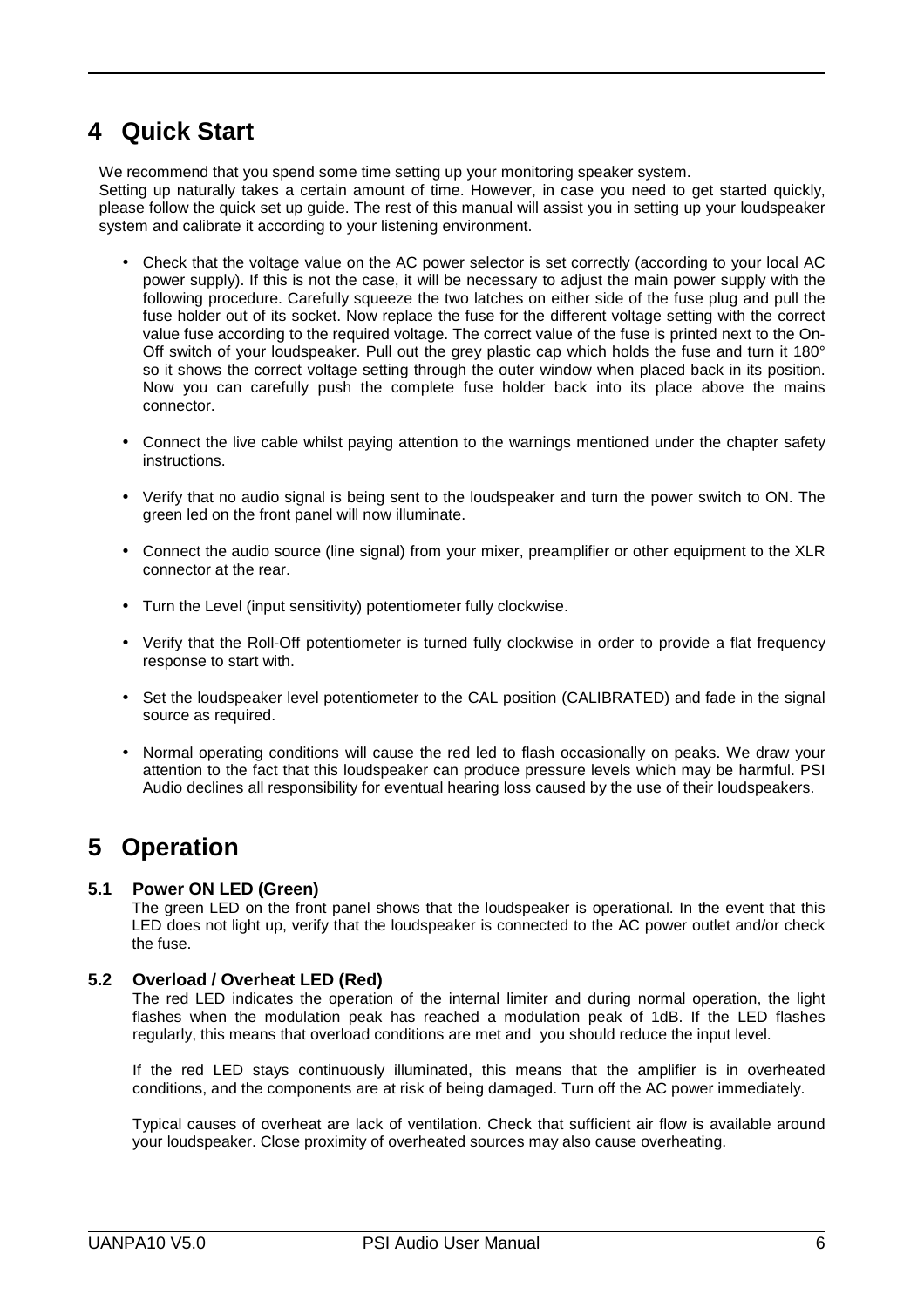### **5.3 Audio Signal Input Connector**

The female XLR connector on the rear panel provides a balanced analogue input with the following wiring conventions :

 $1 =$  Chassis (Ground)

 $2 = +$  Hot

 $\overline{a}$ 

 $3 = -$  Cold

When using the loudspeaker with unbalanced sources, the following wiring conventions may be used



## **5.4 PSC Command principle**

PSC enables to control the standby mode of your loudspeakers through the signal cable. This command is generated by pulling up simultaneously the voltage of the entries (2) and (3) of the XLR. A voltage of +5 to 25V DC referenced to the ground is necessary to control the standby mode.

The front panel LED is slightly lit in red during the standby mode.

For more information about the PSC principle, please refer to our website directly : www.psiaudio.com, section Technologies.

#### **5.5 Level / Input Sensitivity Potentiometer**

The level is continuously variable, the potentiometer controls the logarithmic converter whose precision is greater than 1 dB.

- **5.6 Roll-Off Potentiometer** See installation section 6
- **5.7 Voltage Selector / Mains Fuse** See point 1 in the Quick Start section 4.

**Cooling space :** always make sure that sufficient air flow is available around your loudspeaker to prevent overheating.

# **6 Installation**

#### **6.1 Environment**

PSI Audio loudspeakers are calibrated to give a flat response under free field conditions. The acoustic environment will naturally influence the overall performances of the loudspeakers.

When using the loudspeaker in a studio environment, the Roll-Off control allows the low frequency response to be tailored according to the position of the loudspeaker. Placing a speaker in a corner or near a wall will affect the bass response and this can be compensated by the use of the calibration controller.

#### **6.2 Roll-Off simplified theoretical view :**

If a sound source is omni-directional and incorporated into a wall, it radiates into a half space. The generated acoustic pressure is doubled (+ 6 dB) in comparison to free field radiation.

For high frequencies, the wavelengths are shorter than the dimension of the loudspeaker. Therefore, the enclosure determinates the radiation pattern.

For low frequencies, the wavelengths are longer than the dimension of the loudspeaker. The position and the material of room partitions which determinates the radiation pattern.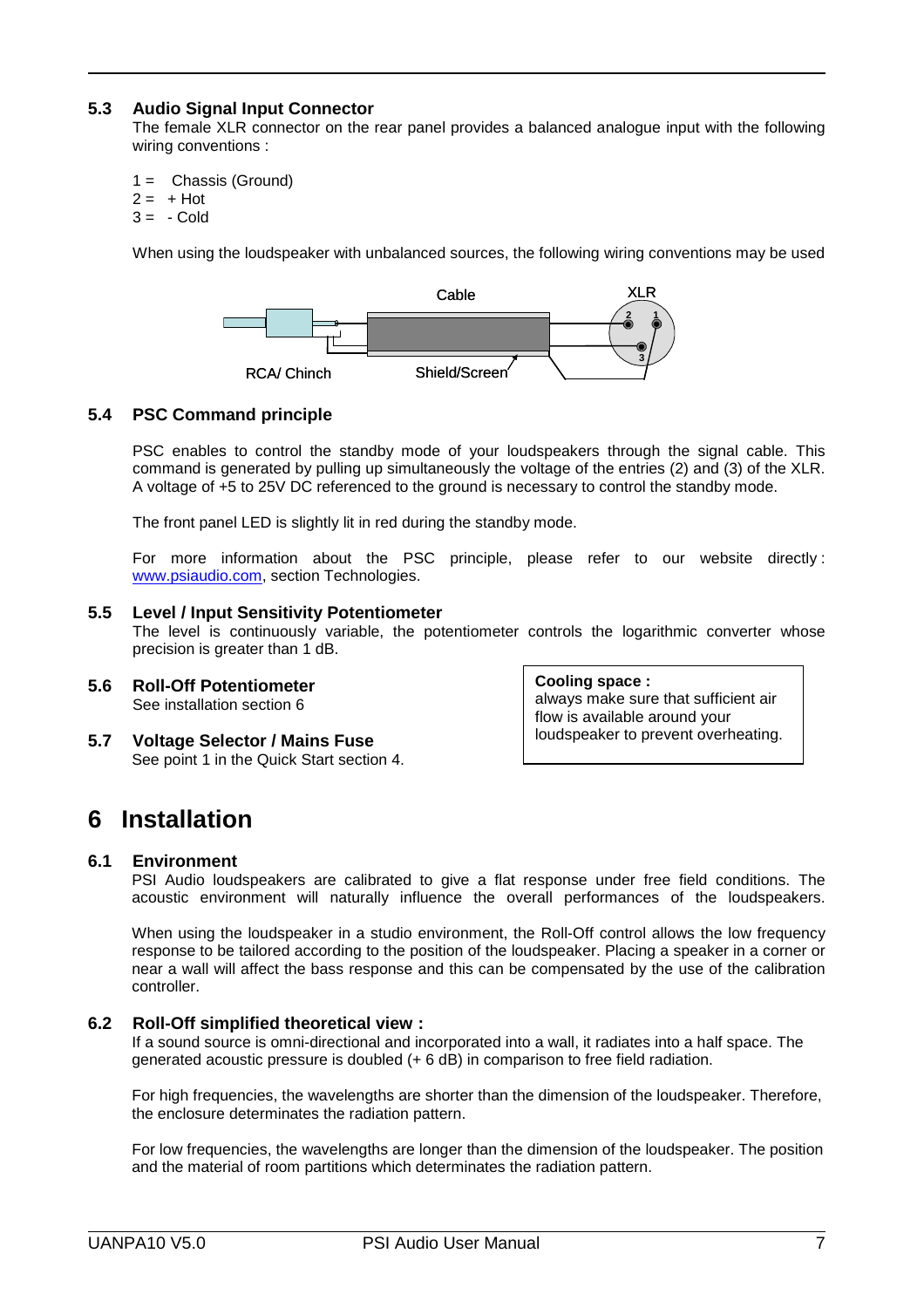**When a loudspeaker is not used in free field mode, the « Roll Off » calibration must be applied.**

#### **6.3 Roll-Off practical view :**

 $\overline{a}$ 

Even at very low frequencies, a monitor is not really omni-directional, and it cannot be completely incorporated into a partition. Consequently, the acoustic pressure level will not be entirely doubled by the partition.

| <b>Full space</b> (free standing) | 0 dB     | Cal           | Figure 1 |
|-----------------------------------|----------|---------------|----------|
| <b>Half space</b> (wall mounting) | -6 dB    | $\sim$ - 4 dB | Figure 2 |
| Quart space (corner mounting)     | $-12$ dB | $\sim$ - 7 dB | Figure 3 |



Fig 1 – Full space : Roll off @ cal. Point





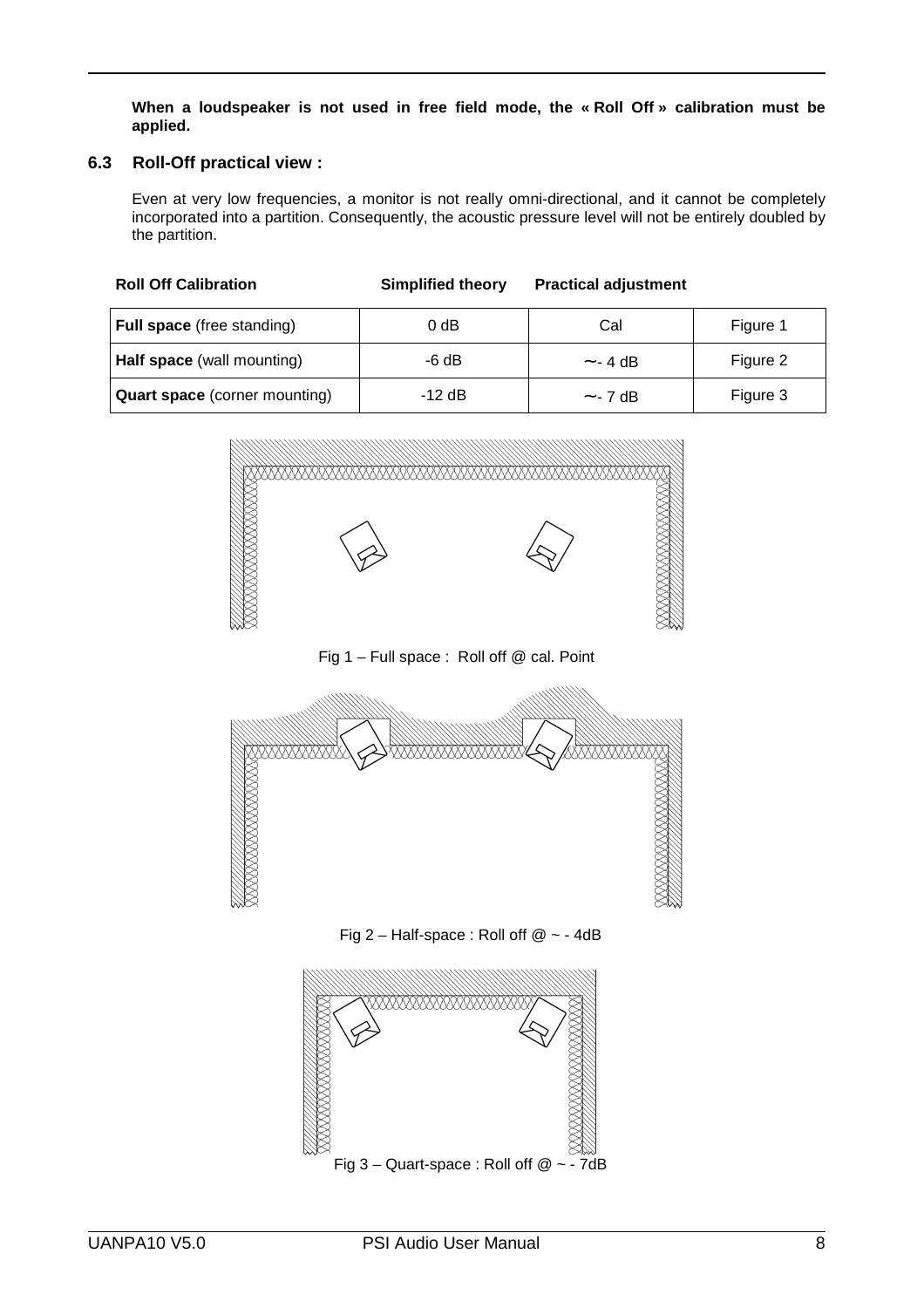### **6.4 Mounting**

 $\overline{a}$ 

Please respect the instructions given in the "Technical Data Sheet" of each product. Remember that any loudspeaker positioned above floor level represents a fall hazard. Make sure your loudspeakers are always securely positioned or mounted in a stable position and can't fall. In particular make sure no child can make them fall.

### **6.5 Stereo Operation**

Position the loudspeakers so that the position between the listener, the left and right loudspeakers determine an equilateral triangle. The acoustic axis (see the Technical datasheet of your PSI audio monitor) should be at ear height or slightly higher. This is valid for any music listening mode (stereo, multichanel, etc..).

#### **6.6 Stereo + Sub Operation**

For music listening, the role of the subwoofer is to extend the low frequency response and the maximum sound pressure level in a linear fashion. The placement of a subwoofer, especially in a small control room, can be critical. It is recommended that the user takes some time to find the optimum position.

#### **Calibration procedure**

The monitor Roll Off is positioned at –10dB. The subwoofer is placed on the floor. The distance from the subwoofer to the listener is equal to the distance from the monitor to the listener  $(\pm 0.5m)$ .

Because of its complementary response, the largest part of very low frequencies are spread by the subwoofer.

#### • **Subwoofer level calibration:**

The first monitor is temporarily positioned in free standing, and the signal is directly applied. Level : Cal Roll Off : Cal The second monitor and the subwoofer are placed at their normal positions, and the signal is applied through the subwoofer. Level : Cal Roll Off : -10dB Signal : 70 @ 150 Hz (i.e. cello low note)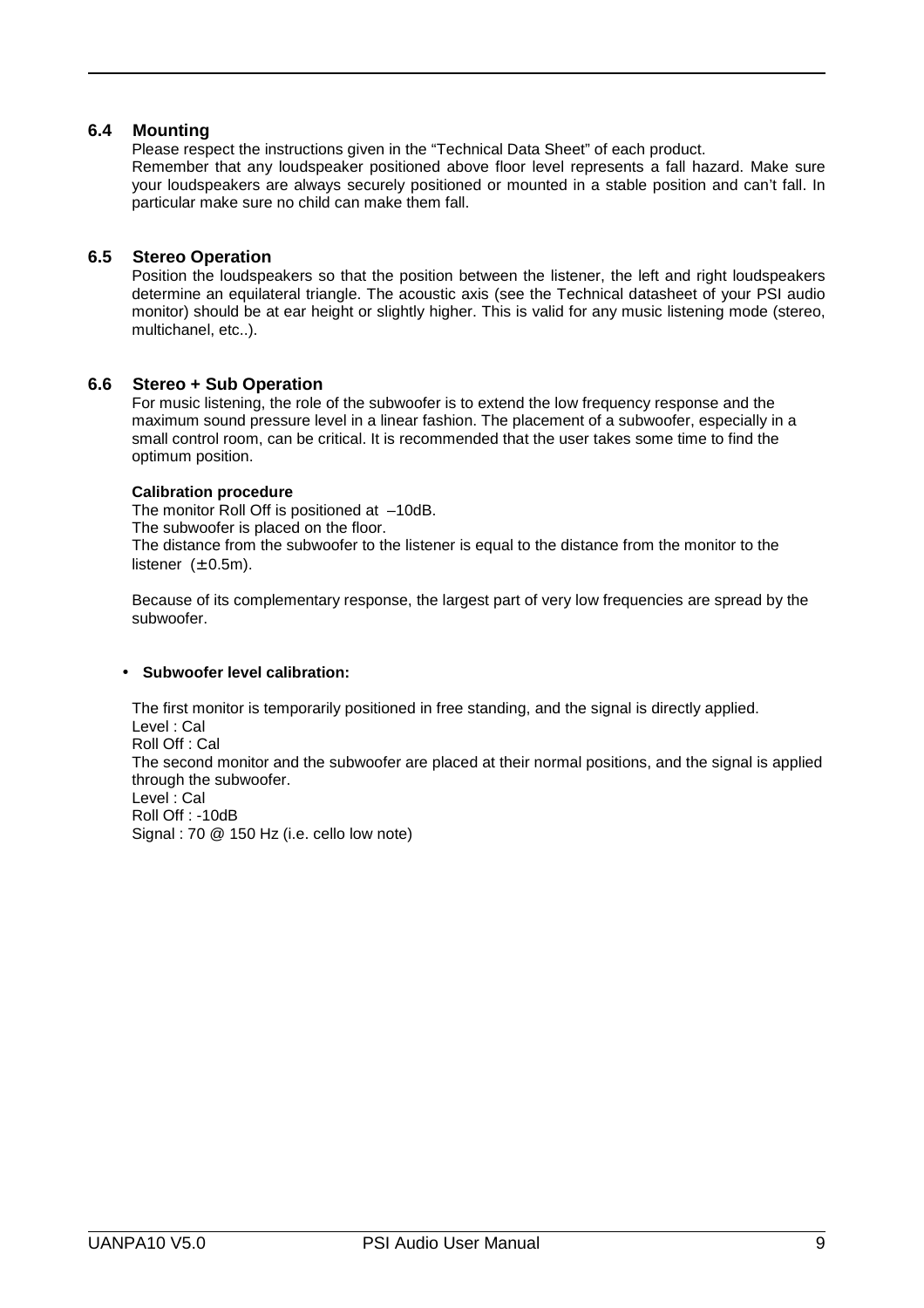• When commuting the first direct monitor or the second together with the subwoofer, the sound level hearing comparison allows a reliable and objective adjustment  $(± 0.5 dB)$ . When adjusting the subwoofer level, the two systems should provide the same sound impression.



Stereo & sub system calibration

• The sub level being now calibrated, the signal from the first monitor should go through the sub and its Roll-Off adjusted @ -10dB



Stereo & sub system in practice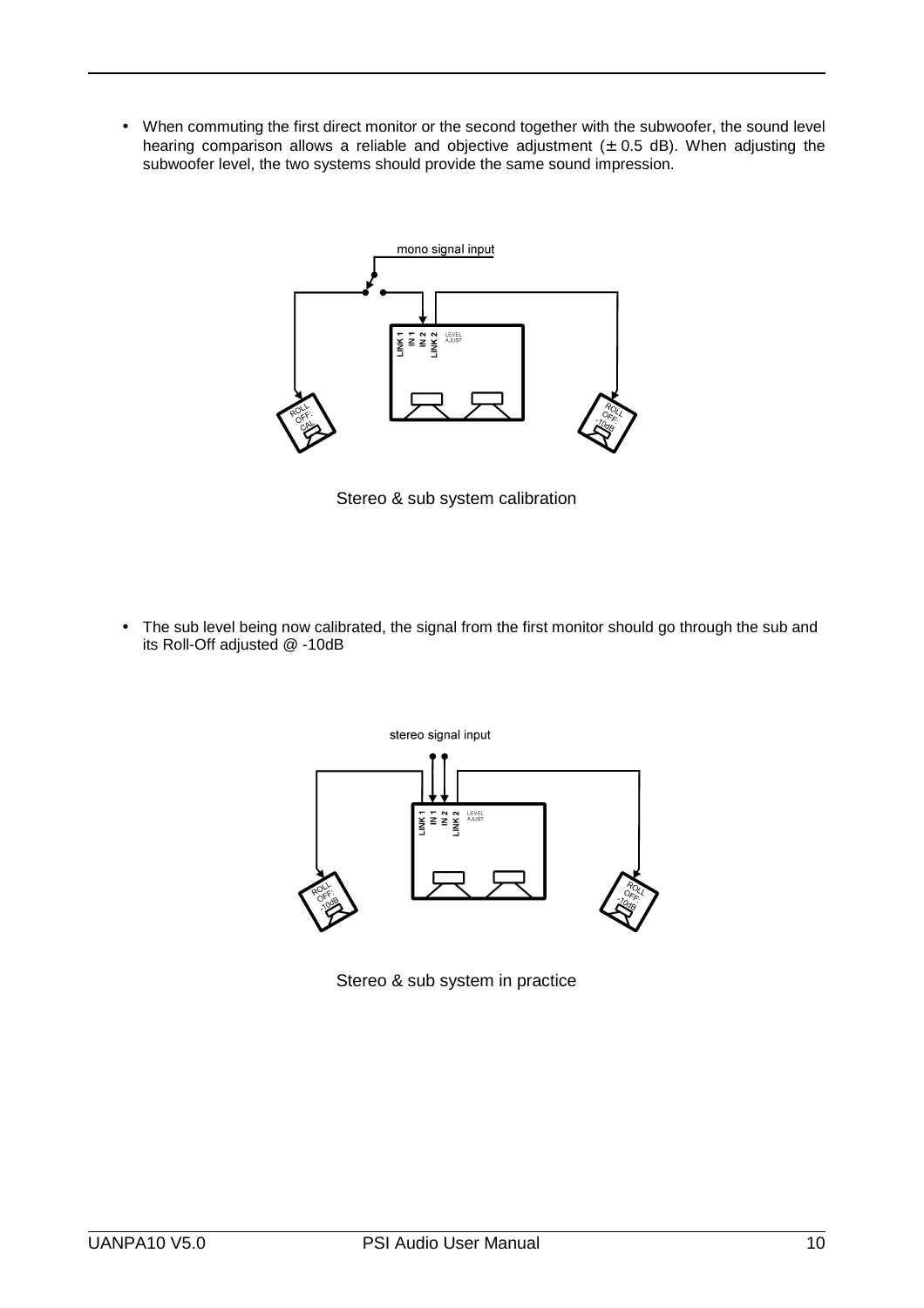## **6.7 Multi channel 5+1 Operation**

 $\overline{a}$ 

Installation in multichannel covers a wide field of applications and different requirements have their own criteria.

• **Music & Home Cinema playback**



#### 5+1 for music:

| <b>Acoustical center</b> | <b>Angle</b>   | <b>Height</b>    |
|--------------------------|----------------|------------------|
|                          | ∩∘             | 1.2 <sub>m</sub> |
| L,R                      | $\pm 30^\circ$ | 1.2 <sub>m</sub> |
| LS,RS                    | $±100-120°$    | $\geq 1.2m$      |
| <b>SUB</b>               | $+10^{\circ}$  | 0m               |

Optimum subwoofer performance may be obtained by the use of two subwoofers

#### • **AV Applications (film & video)**

The standard Left / Right angle for film and TV is 45°. If your loudspeakers have to be installed behind a perforated screen, a 45° angle positioning will give the best results. For sound for picture applications, you may also consider a surround array of 4 (or more) surround speakers.

Recommended calibration levels are the following : Left/right/Center : 75 dBC per channel Surround Speaker : 72 dBC each

Subwoofer : for film mixing, the subwoofer level has an extra 10dB of headroom. This means that the subwoofer level should be calibrated accordingly i.e. 85 dB in band.

# **7 Troubleshooting**

## **7.1 Power on LED does not light up.**

Please check that the power switch is set on the ON position and that the mains cable is properly connected to the mains. If the problem persists, check the fuse, the voltage selector and the AC power voltage. If this still not solve the problem, contact PSI Audio or a PSI Audio authorised dealer.